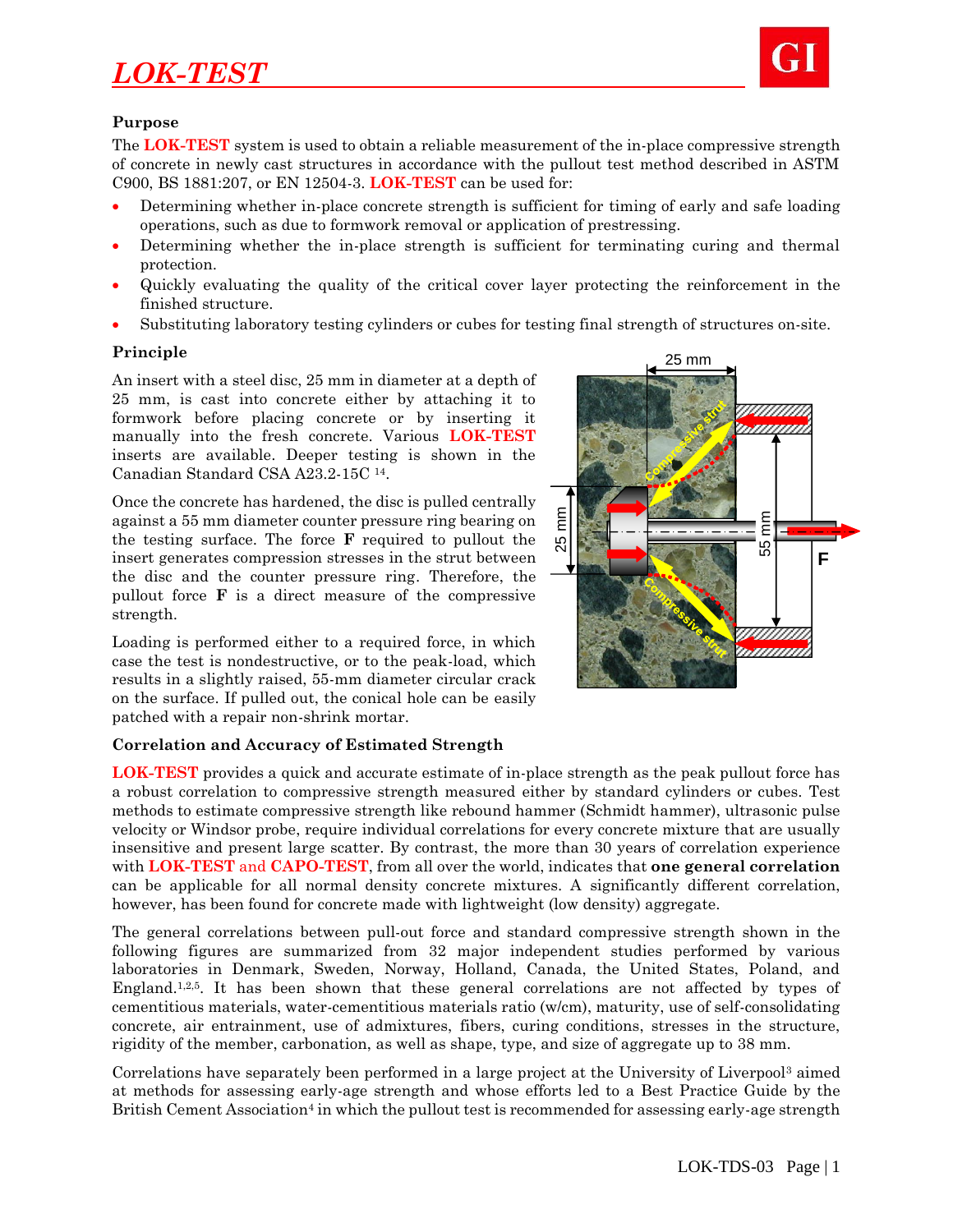

in new structures. In this British research, the general correlation between LOK-TEST and 150 mm cube strength was confirmed again for the normal-density concrete mixtures investigated.

Similarly, many reports have confirmed these findings<sup>5,6,7,8</sup>. In-place testing with pullout have even been used instead of using standard cylinders7.

At the 95 % confidence level and for an average of 4 pullout tests, the estimated compressive strength based on the **LOK-TEST** and the general correlations indicated is within  $\pm$  4 % of the strength measured from tests of standard specimen (cylinders or cubes) for a maximum aggregate size of 38 mm. The coefficient of variation of individual **LOK-TEST** results is about 6 to 8 % for normal density concrete.



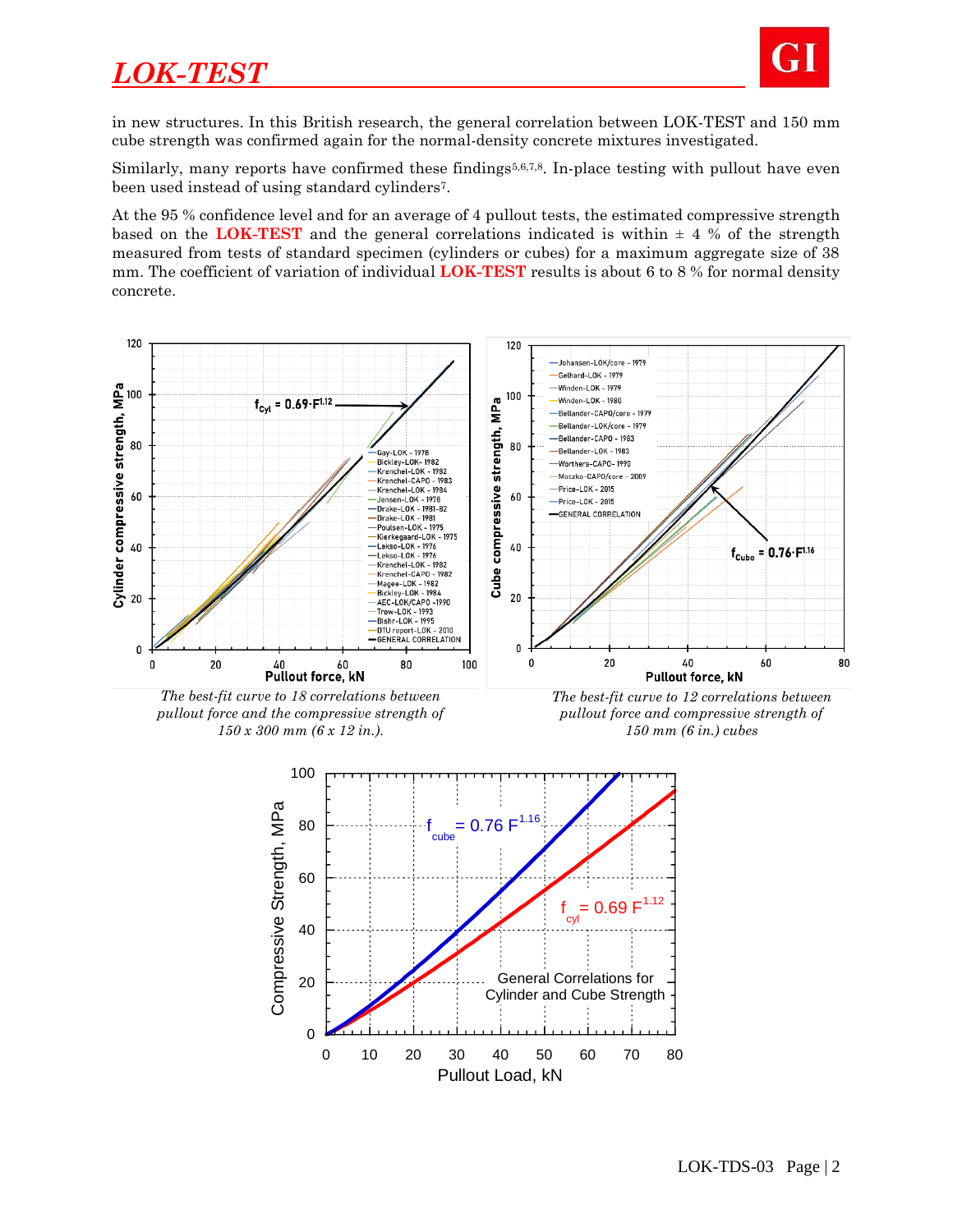

**LOK-TEST** inserts are supplied in four different configurations and in two strength classes: (normal strength) 0 to 50 kN and (high strength) 0 to 100 kN pullout force.

- **L-40** and **L-41**: Control inserts for nailing to wooden formwork. The formwork is removed before testing.
- **L-42** and **L-43**: Early stripping inserts, with a steel plate for attachment to a removable plug through a porthole in the formwork, for use if testing is performed before the formwork is removed.
- **L-45** and **L-46**: Disc and stem, only, for replacement of used inserts.
- **L-49** and **L-50**: Floating inserts for insertion into the top surface of newly cast concrete.

Normal-Strength Inserts High-Strength Inserts **Normal strength, 0 to 50 kN High strength, 0 to 100 kN L-40 L-42 L-45 L-49 L-41 L-43 L-46 L-50** 



### **Example Applications**



**LOK-TEST** *being performed on a wall for quality control of the finished structure. "H" on the display shows the highest pullout force. The L-40 Insert is used.*



*Testing for in-place quality control on a slab. The L-49 floating insert is used. Maturity was measured with the*  **COMA-Meter***, shown in front of technician's knee.*





**LOK-TEST** *performed from the bottom of a slab, through the formwork, for safe and early form removal. The L-42 early stripping insert was used with the L-44 steel plate attached to a removable plug through a porthole in the formwork.* **COMA-Meters** *are used for timing of the* **LOK-TEST***.* **COMA-Meter** *reading 2 M<sup>20</sup> days.*

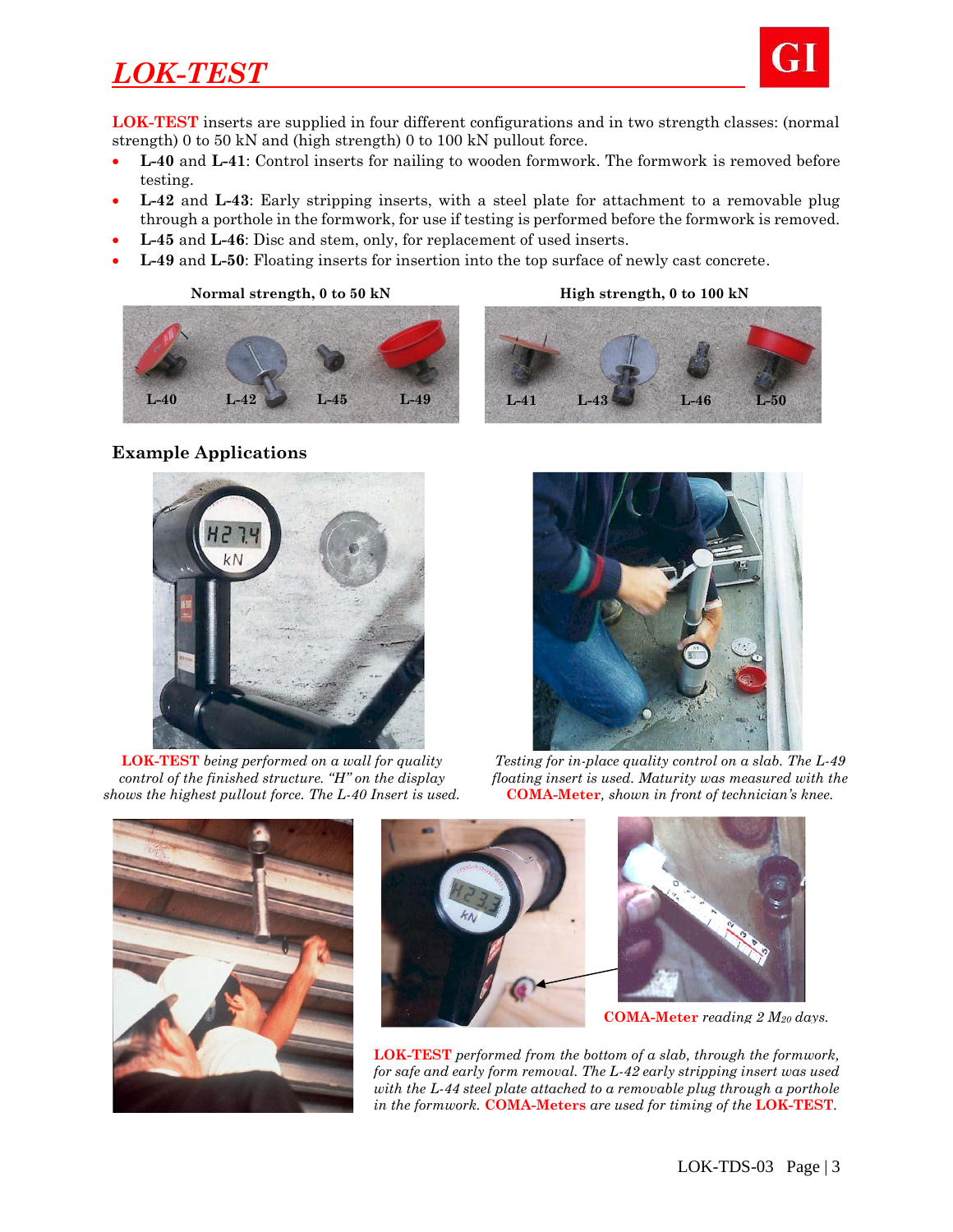

#### **LOK-TEST Specifications**

- Handheld hydraulic pulling machine with electronic gauge.
- Digital display resolution  $= 0.1 \text{ kN}$
- Maximum force: 100 kN
- Maximum stroke: 6 mm
- Accuracy of measurements:  $\pm$  0.1 kN
- Operating conditions:  $-10$  to  $50^{\circ}$ C, max. RH =  $95\%$
- Memory capacity: 512 measurements (peak-value, time and date of testing)
- AMIGAS Software for PC communication and printout

### **LOK-TEST Ordering Numbers**



*The L-11-1 pull machine can be also used for CAPO-TEST and BOND-TEST. See their Technical Data Sheets.*

| LOI - 1 LOI 1 - 11 INC          |          |  |  |  |
|---------------------------------|----------|--|--|--|
| Item                            | Order #  |  |  |  |
| Hydraulic pull machine with     | $L-11-1$ |  |  |  |
| electronic gauge                |          |  |  |  |
| <b>AMIGAS Printout software</b> | $L-13$   |  |  |  |
| Cable for printout              | $L-14$   |  |  |  |
| Centering plate                 | $L-15$   |  |  |  |
| Coupling                        | $L-16$   |  |  |  |
| Pull bolt                       | $L-17$   |  |  |  |
| Stem removal tool               | $L-18$   |  |  |  |
| Bolt handle                     | $L-19$   |  |  |  |
| Adjustable pliers               | $L-20$   |  |  |  |
| Oil refilling cup               | $L-24$   |  |  |  |
| Oil refilling bottle            | $L-25$   |  |  |  |
| Large screwdriver               | $C-149$  |  |  |  |
| Small screwdriver               | $C-157$  |  |  |  |
| Calibration table               | $L-32$   |  |  |  |
| Manual                          | $L-33$   |  |  |  |
| Attaché case                    | $L-34$   |  |  |  |

## **LOK-TEST L-11 Kit**

#### **Inserts**

| $L-40$<br>$L-42$<br>$L-45$                      | $L-49$ | $L-46$<br>$L-41$<br>$L-43$                      | $L-50$ |
|-------------------------------------------------|--------|-------------------------------------------------|--------|
| <b>Item</b>                                     | Order# | Item                                            | Order  |
| Control insert                                  | $L-40$ | Control insert                                  | $L-41$ |
| Early stripping insert with L-44<br>steel plate | $L-42$ | Early stripping insert with L-44<br>steel plate | $L-43$ |
| Disc and stem, thread locked and<br>coated      | $L-45$ | Disc and stem, thread locked and<br>coated      | $L-46$ |
| Floating insert                                 | $L-49$ | Floating insert                                 |        |

### Normal strength, 0 to 50 kN **High strength\*, 0 to 100 kN**



| L-40   |        | Control insert                                  | $L - 41$ |
|--------|--------|-------------------------------------------------|----------|
| $L-42$ |        | Early stripping insert with L-44<br>steel plate | $L-43$   |
| L-45   | coated | Disc and stem, thread locked and                | $L - 46$ |
| L-49   |        | Floating insert                                 | L-50     |

\*For testing high strength inserts, a special high-strength pull bolt with flange is needed, **L-17-1**, along with the high-strength coupling device **C-141**.